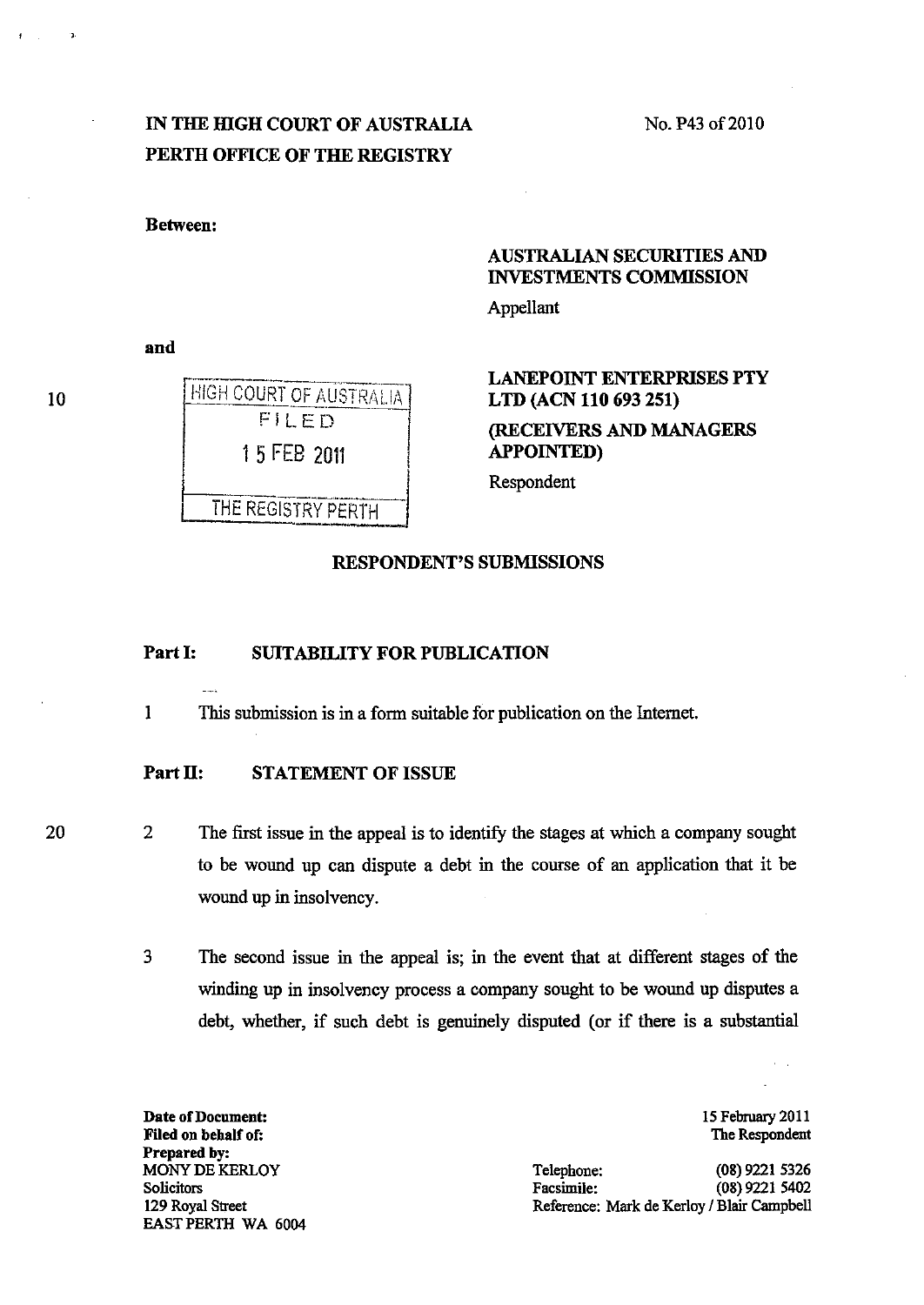contest as to it), the court has power or a discretion to· dismiss or stay the winding up application at such stages of the winding up process.

4 The third issue in the appeal is; in the event that a court has such discretion, and in this case such discretion has been exercised by the Full Court, whether this Court ought to interfere with the exercise of such discretion.

## Part III: *JUDICIARY ACT* s.78B

5 No notice should be given in compliance with s.78B of the *Judiciary Act 1903.* 

#### Part IV: FACTS

- 6 The Respondent accepts [1]-[9] of the Appellant's statement of facts.
- 7 As to [10], the hearing time before the trial judge dealt substantially with an application to wind up a further company, Bowesco Limited. Though taking up a deal of time at the hearing, this application to wind up was settled prior to judgment<sup>1</sup>. The Respondent would not accept the characterisation of the amount of evidence led as to Lanepoint's financial position as being "substantial", nor the cross examination of Mr. Nairn or Ms. Carey "detailed".
	- 8 Facts in respect of the Kingdream transfer and the \$2 million run around are stated in the submissions below at [41]-[45].
	- 9 Other material witnesses, being directors and officers of Westpoint Group companies, were referred to in affidavits and in evidence of others at trial. Mr Raymond Ellis was referred to (affidavit of SA Read dated 29 September 2006, 2 AB 343; GJ Nairn XXN 1 AB 120-121, 125) and provided an affidavit in the proceedings prior to his leaving the Westpoint Group (KS Carey XXN I AB 38- 40). Mr Graeme Rundle (affidavit of O Zohar dated 26 March 2006, 1 AB 157,

20

 $\mathbf{I}$ 

North and Siopis JJ judgment at [16] (4 AB 1454]).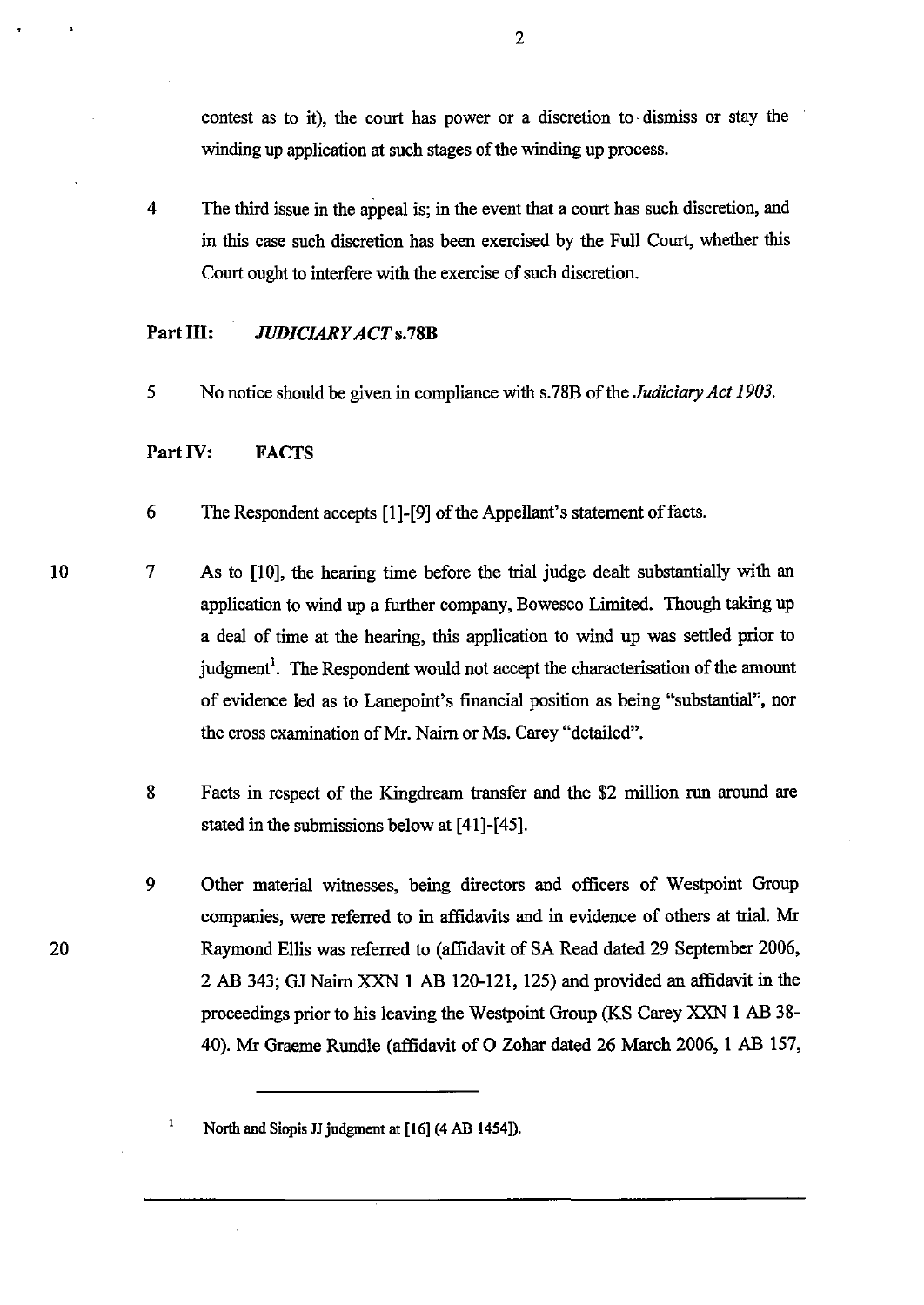166; affidavit of W Chan dated 12 October 2006, 2 AB 497; KS Carey XXN 1 AB 29; NP Carey XXN 1 AB 53-54, 81-82, 84-85, 87, 101-102, 106; GJ Nairn XN 1 AB 117-118;XXN 1 AB 119, 124, 128, 131). Both were referred to in the judgment at first instance (4 AB 1415 ([32]), 1418 ([41]) and 1419 ([46])). Neither Mr Ellis nor Mr Rundle was called to give evidence.

10 Evidence was accepted at trial to the effect that there was a tax liability of \$1,208,797.31 (SR Fraser XXN 1 AB 109-113), there was later during the proceedings evidence that no such tax liability existed after certain correspondence with the Australian Tax Office and \$1,282,867.20 was refunded (affidavit of KS Carey dated 12 March 2009, 4 AB 1385-1386; affidavit of DP Melbin dated 18 March 2008,3 AB 1208-1209). Nonetheless, Gilmour J made a find that the tax liability of  $$1,208,797.31$  remained unpaid (4 AB 1426, [87]).

## Part V: APPLICABLE LEGISLATION

11 Part 5.4 of the *Corporations Act 2001.* 

## Part VI: ARGUMENT

12 Central to the issues in this appeal is an appreciation of the mechanism of Part 5.4 of the *Corporations Act 2001* for the winding up in insolvency; in particular the operation of different processes provided for in Divisions 1 and 4 of Part 5.4. It is necessary to identify the stages within the winding up process at which *(first)* disputes as to debts arise, and *(secondly)* the discretion which the court has when a dispute as to a debt arises.

## Debt disputes prior to standing

13 Disputes as to the existence of a debt of the company sought to be wound up often arise at different stages of the statutory demand process, which precedes the making of a winding up application. The *first* is provided for at  $s.459H(1)(a)$ ; the statutory formulation of a "genuine dispute about the existence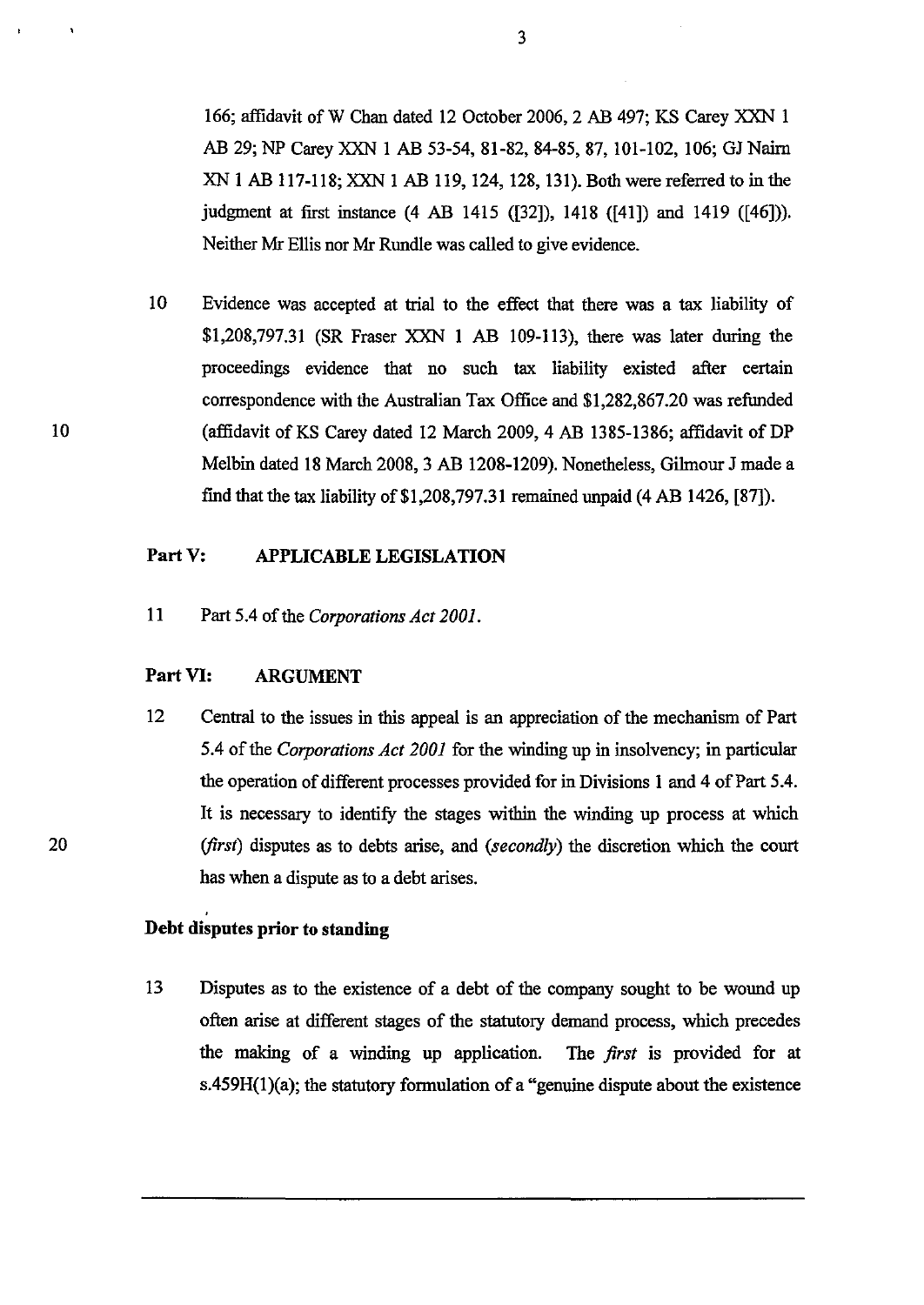or amount of a debt" which invokes the power to set aside a statutory demand under s.459G.

14 The *second* stage in which a dispute as to a debt can arise is where the 21 day statutory demand period has expired, or an application to set aside a statutory demand failed; an issue can still then arise as to whether the issuer of the demand under s.459E is a creditor for the purpose of s.459P(1)(b)<sup>2</sup>. The applicant for winding up must still be a creditor for the purpose of s.459P(I)(b) and a dispute as to the existence of a debt can arise at this stage. As a matter of practicality, where the statutory demand period has expired or where an application to set aside the statutory demand has failed, the question of whether the person who served the demand under s.459E, is a creditor for the purpose of s.459P(1)(b) is resolved by s.459S. If the company asserts that the person who served the demand under s.459E is not a creditor, on the basis that there is a dispute as to the debt the subject of the statutory demand, s.459S invariably arises. The court has an obvious discretion under s.459S(I), qualified by s.459S(2). Clearly enough, the court can be called upon to consider a dispute as to a debt in exercising its power under s.459S.

#### **Debt disputes at the** stage **of standing**

- 15 Commonly disputes as to debts arise at different stages of the consideration of standing. *First* (and independently of the statutory demand process); as to whether applicant is a creditor for the purpose of s.459P(I)(b).
- 16 *Secondly*, in addition to the power to dismiss the application where the applicant can not prove that it is a creditor for the purpose of s.459P(I)(b), it is uncontroversial that there is a further power or "discretion"<sup>3</sup> to stay or dismiss a winding up application "in the circumstances discussed by McGarvie J in

<sup>2</sup>  In this sense the beading of s.459E (in the reference to "creditor") is misleading.

<sup>3</sup>  *Australian Beverage Distributors Ply Lld* v *Evans and Tale Premium Wines Ply Lld* (2007) 69 NSWLR 374 at 387 ([57]); [2007] NSWCA 57.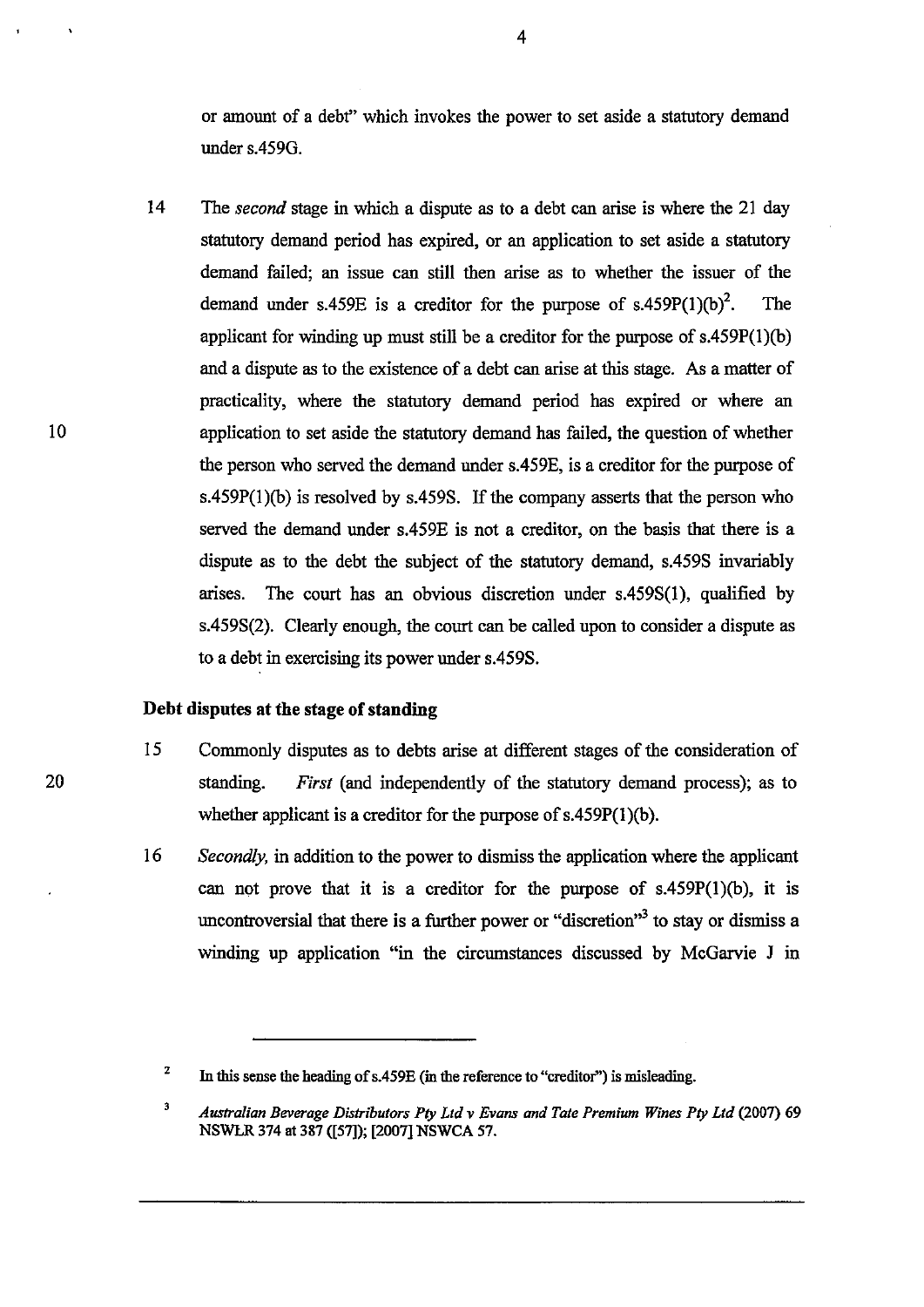*Fortuna Holdings<sup>4</sup>* ... or upon the basis referred to by McLelland J in *Re Jeff Reid Pty Ltd<sup>5</sup>*". The existence of this power or discretion is confirmed in *Australian Beverage Distributors Pty Ltd* v *Evans and Tate Premium Wines Pty Ltd* (2007) 69 NSWLR 374 at 387 ([57]). The "circumstances discussed by McGarvie J in *Fortuna Holdings ...* or upon the basis referred to by McLelland J in *Re Jeff Reid Pty Ltd*" include disputes as to debts. This discretion is not limited to the context of an applicant failing to prove its status as a creditor for the purpose of s.459P(I)(b).

10

17

*Thirdly,* s.459P(2) imposes a leave requirement and thereby a discretion. In respect of s.459P(2)(a); even if it is found that an applicant is a creditor, or that a company can not, by reason of s.459S, assert that an applicant is not a creditor, and that the winding up application ought not be stayed or dismissed "in the circumstances discussed by McGarvie J in *Fortuna Holdings* ... or upon the basis referred to by McLelland J in *Re Jejf Reid Pty Ltd"* - the creditor must still apply under s.459P(2) for leave under s.459P(3). An application for leave under s.459P(3) can give rise to a dispute concerning a debt if the disputed debt is relevant to solvency. The section imposes a burden on the applicant for winding up to establish that there is a prima facie case that the company is insolvent before the exercise of discretion.

20 18 In this matter s.459P(2)(d) required that ASIC seek and be granted leave to apply for an order under s.459A. The proposition is advanced by the Appellant at the final sentence of [25] of its Submission that the presumption of insolvency created by s.459C "meets the condition for grant of leave under s.459P(3)". 1bis submission repeats the reasoning and authority cited in support of it by the trial judge<sup>6</sup>. This conclusion is likely correct by reason of s.459C(1)(b), though the reference in each of  $s.459C(1)(a)$  and (b) to "section  $459P$ " is apt to confuse.

<sup>4</sup>  *Fortuna Holdings Pty Ltd* v *Depute Commissioner of Taxation* [1978] VR 83 at 93.

<sup>5</sup>  *Re JejJ Reid Pty Ltd* (1980) 5 ACLR 28 (presumably) at 32.

<sup>6</sup>  4 AB 1409 at [2], *Australian Securities* & *Investments Commission* v *Forestview Nominees Pty Ltd (No* 3) [2006] FCA 1710 at [53] and *Australian Securities* & *Investments Commission*  v *Eastlands Pty Ltd (No* 3) [2006] FCA 1702 at [64].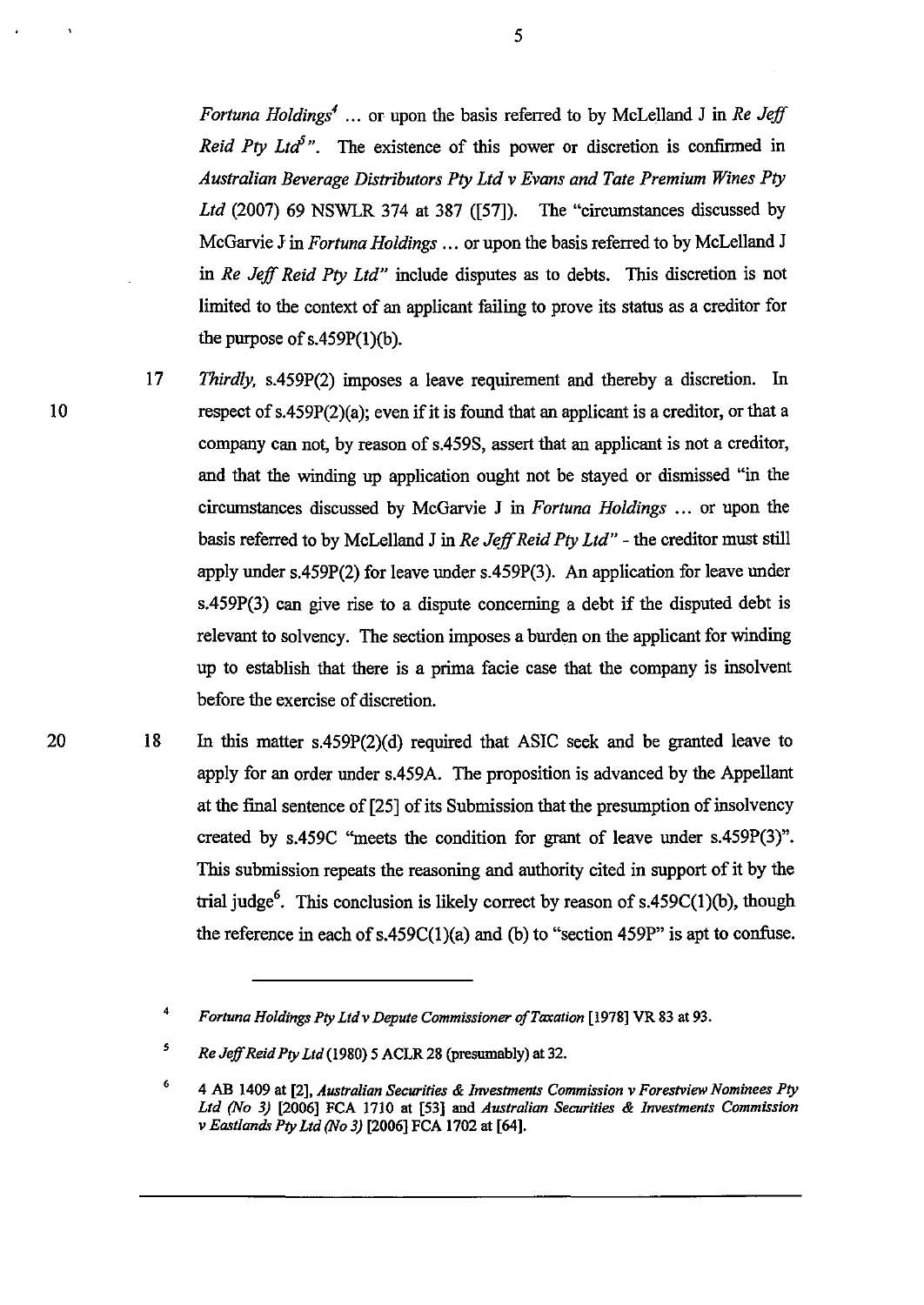Even if, as contended, the presumption of insolvency created by s.459C "meets the condition for grant of leave under s.459P(3)" it does not exhaust or determine that the discretion to grant leave be exercised at this stage<sup>7</sup>.

- 19 That there may be circumstances in which a court may refuse leave even if satisfied that the company is prima facie insolvent can be readily demonstrated. Assume; a receiver is appointed over the assets (or an asset) of a solvent company and the appointment endures for 3 months (thereby satisfying the requirement of  $s.459C(2)(c)$  and thereby the company is presumed to be insolvent. The company could establish solvency at the stage of the seeking of leave under s.459P(2). If it did so it is impossible to conceive of a circumstance in which the Court would under s.459P(2) grant leave to allow the winding up application to be made, even though the company is presumed to be insolvent and even if this presumption establishes for the purpose of s.459P(3) that there is a prima facie case that the company is insolvent.
- 20 A more prescient example involves the following to be assumed; a receiver is appointed and thereby by reason of  $s.459C(2)(c)$  the company is presumed insolvent. ASIC applies for leave under s.459P and at the stage of leave the company contends that its solvency is determined by a particular debt. Determination of whether the particular debt is due is the subject of proceedings already commenced. In such a case, it can not be doubted that under s.459P(3) the court could exercise its discretion to refuse leave.
- 21 A still more prescient example; a receiver is appointed and thereby the company is by reason of s.459C(2)(c) presumed insolvent. ASIC applies for leave under s.459P and at the stage of leave the company contends that solvency is determined by a particular debt the determination of which gives rise to "a substantial contest"<sup>8</sup> of fact that would in the ordinary course be determined by proceedings inter partes. The central issue of this appeal is whether in that

10

<sup>7</sup>  See *Melbase Corporation Ply Ltd* v *Segenhoe Ltd* (1995) 13 ACLC 823 at 834 (Lindgren J).

<sup>8</sup>  *L&D Audio Acoustics Ply Lld* v *Pioneer Electronic Australia Ply Ltd* (1982) 7 ACLR 180 at 183 (McLelland J).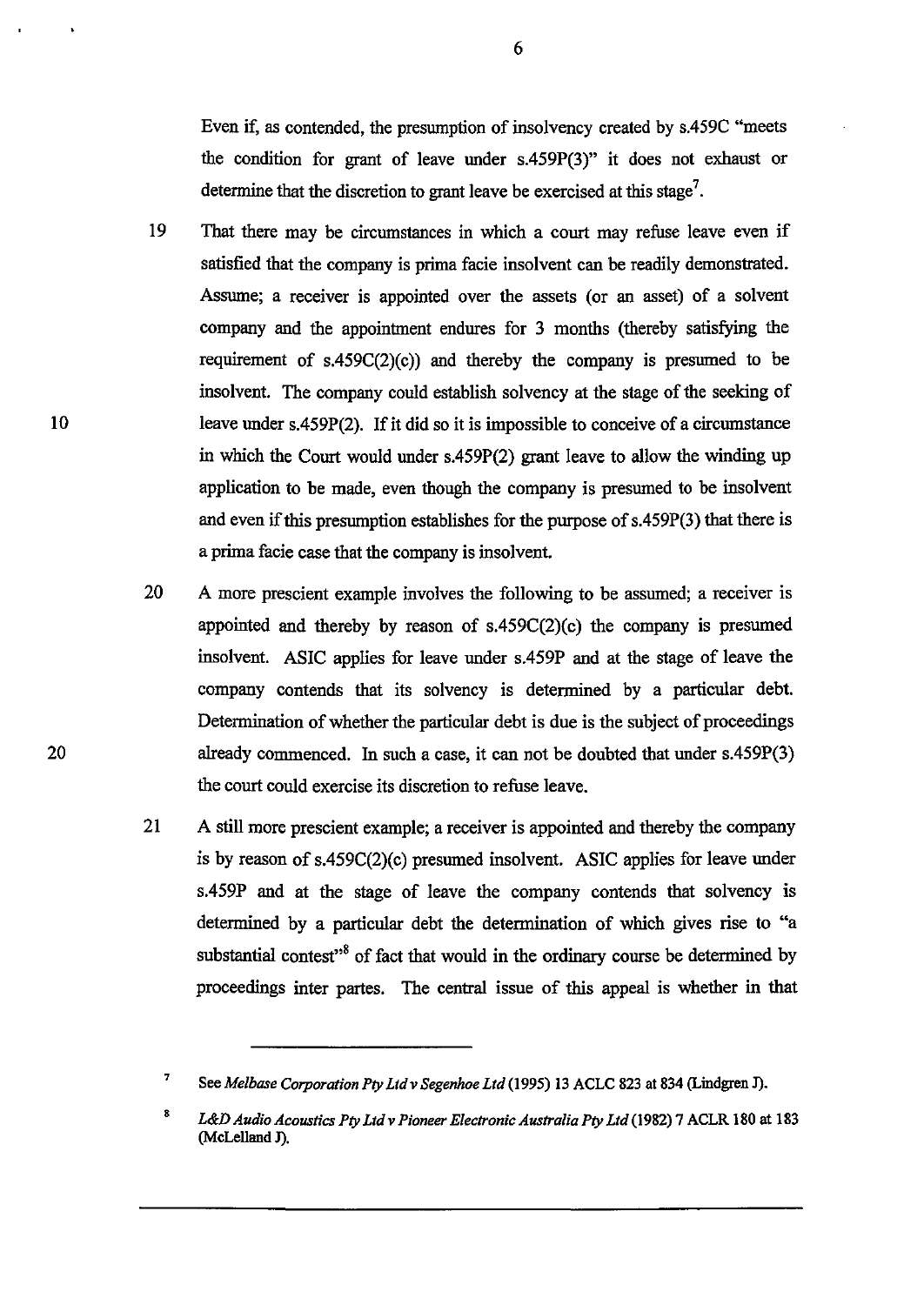circumstance a discretion exists for the court to refuse the grant of leave under s.459P(3).

#### Debt disputes at the stage of winding up

22 Section 459A is pennissive in its terms, and the discretion given confirmed by s.467(1). There is no doubt that debt disputes can give rise to various orders under s.467 $(1)(a)-(c)$ .

#### The discretion to stay

- 23 It is not challenged in this appeal that, in addition to various powers provided for in Part 5.4 of the *Corporations Act* to dismiss, adjourn or stay a winding up application, there is a further discretion to stay or dismiss on the basis of a debt dispute; see inter alia, *Australian Beverage Distributors Pty Ltd* v *Evans and Tate Premium Wines Pty Ltd* (2007) 69 NSWLR 374 at 387 ([57]). An issue in this appeal is whether this discretion is limited to the context of an applicant seeking to prove its status as a creditor for the purpose of  $s.459P(1)(b)$ .
- 24 In *Australian Beverage Distributors Pty Ltd* v *Evans and Tate Premium Wines Pty Ltd* (2007) 69 NSWLR 374 at 387 ([56]-[57]), Beazley JA prescribes the circumstances of exercise of this power as the "circumstances discussed by McGarvie J in *Fortuna Holdings ...* or upon the basis referred to by McLelland J in *Re Jeff Reid Pty Ltd*<sup>19</sup>. To similar effect is the formulation of McLelland J in *L* & *D Audio Acoustics Pty Ltd* v *Pioneer Electronic Australia Pty Ltd* (1982) 7 ACLR 180 at 183, which includes that

... if issues will arise in the winding up proceedings of a kind inappropriate for detennination in such proceedings e.g. a substantial contest as to the existence or enforceability of a debt reiied on by the

7

<sup>•</sup>  The relevant passage from the judgment of McGarvie J in *Fortuna Holdings* is extracted in *Australian Beverage Distributors Ply Ltd* v *Evans and Tate Premium Wines Ply Ltd* (2007) 69 NSWLR 374 at 386 ([53]) and the basis referred to hy McLelland J in *Re Jeff Reid Pty Ltd* is referred to in *Australian Beverage Distributors Ply Ltd* v *Evans and Tate Premium Wines Ply Ltd* (2007) 69 NSWLR 374 at 386-387 ([54]).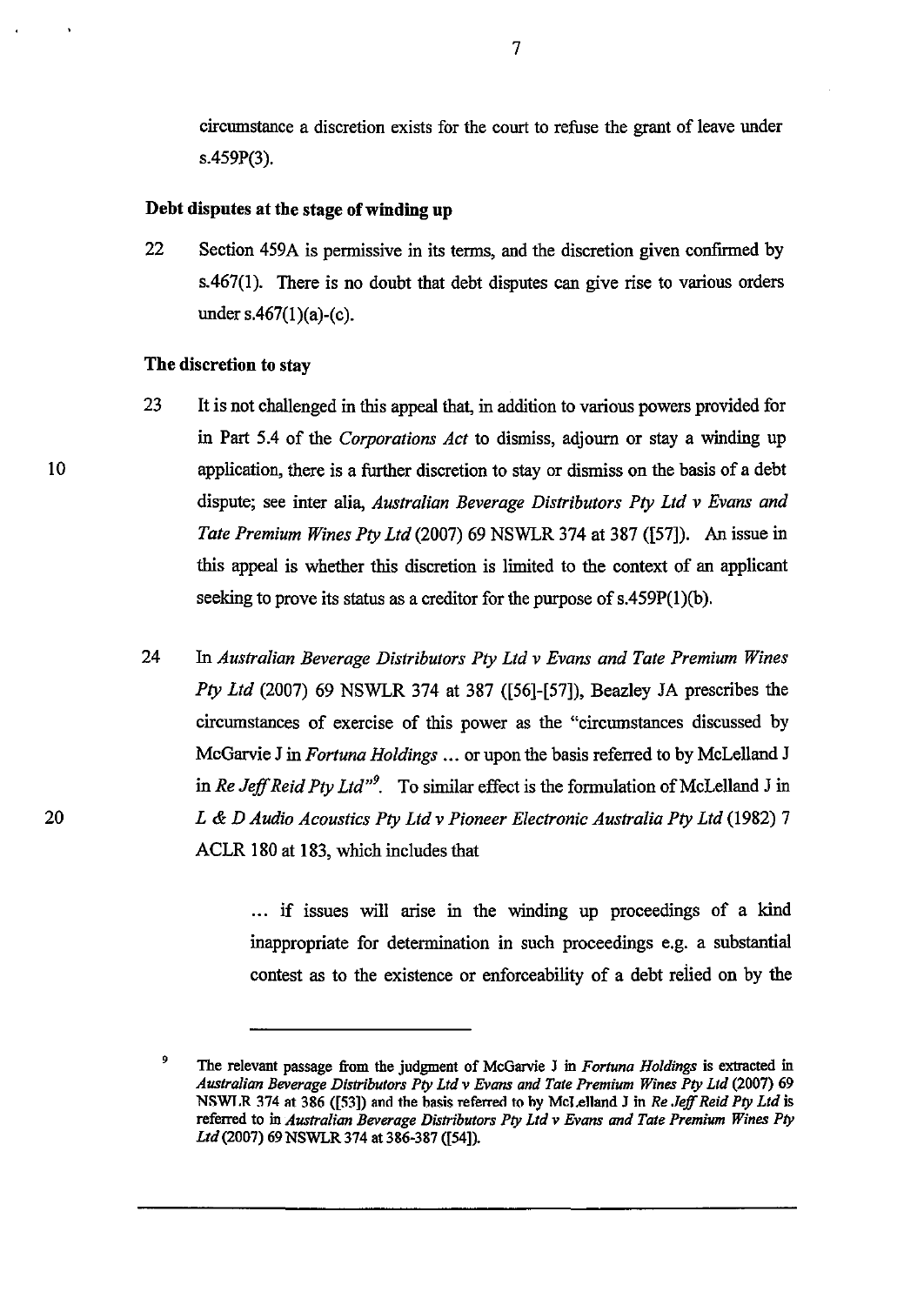applicant, which should properly be resolved in separate proceedings brought for that purpose. $^{10}$ 

- 25 This is akin to the statutory formulation in  $s.459H(1)(a)$  of a "genuine dispute about the existence of amount of a debt" which invokes the power to set aside a statutory demand under s.459G, though of course the discretion referred to in *Australian Beverage Distributors Ply Ltd v Evans and Tate Premium Wines Ply Ltd* (2007) 69 NSWLR 374 at 387 ([56]-[57]) could be excited by factors other than just a genuine dispute about the existence of amount of a debt.
- 26 The central issue in this appeal is whether this discretion can only be exercised at particular stages of the winding up process.

#### The Appellants attack on the reasoning of North and Siopis **JJ**

- 27 The essential reasoning of North and Siopis JJ is at [37]-[51] of the judgment (4 AB 1458-1463). The Appellant's principal submission in this respect is at  $[27(c)(ii)$  and  $(iii)]$  of the Submission.
- 28 *The proposition at [27(c)(i)] of the Appellant's Submission* may be accepted. Indeed, this was the "policy" effected by the Harmer reforms; where a dispute as to a debt arises in respect of a debt the subject of a statutory demand, the *Corporations Act* provides a mechanism for determination of this dispute; being Part 5.4 Division 3, having regard to s.459S. Some authorities refer to these provisions as being a "code" for disputes concerning debts the subject of a statutory demand; see *Perpetual Nominees Ply Ltd v Masri Apartments Ply Ltd*

<sup>10</sup>  Quoted with approval by (inter alia) Perram J in *Grant Thornton Services (NSW) Pty Limited v St. George Wholesale Distributors Ply Ltd (No* 2) [2009] FCA 557 at [12]. Both judgments of McLelland J are referred to in the joint judgment of North and Siopis JJ below at [42]-[43] (4 AB 1460-1461).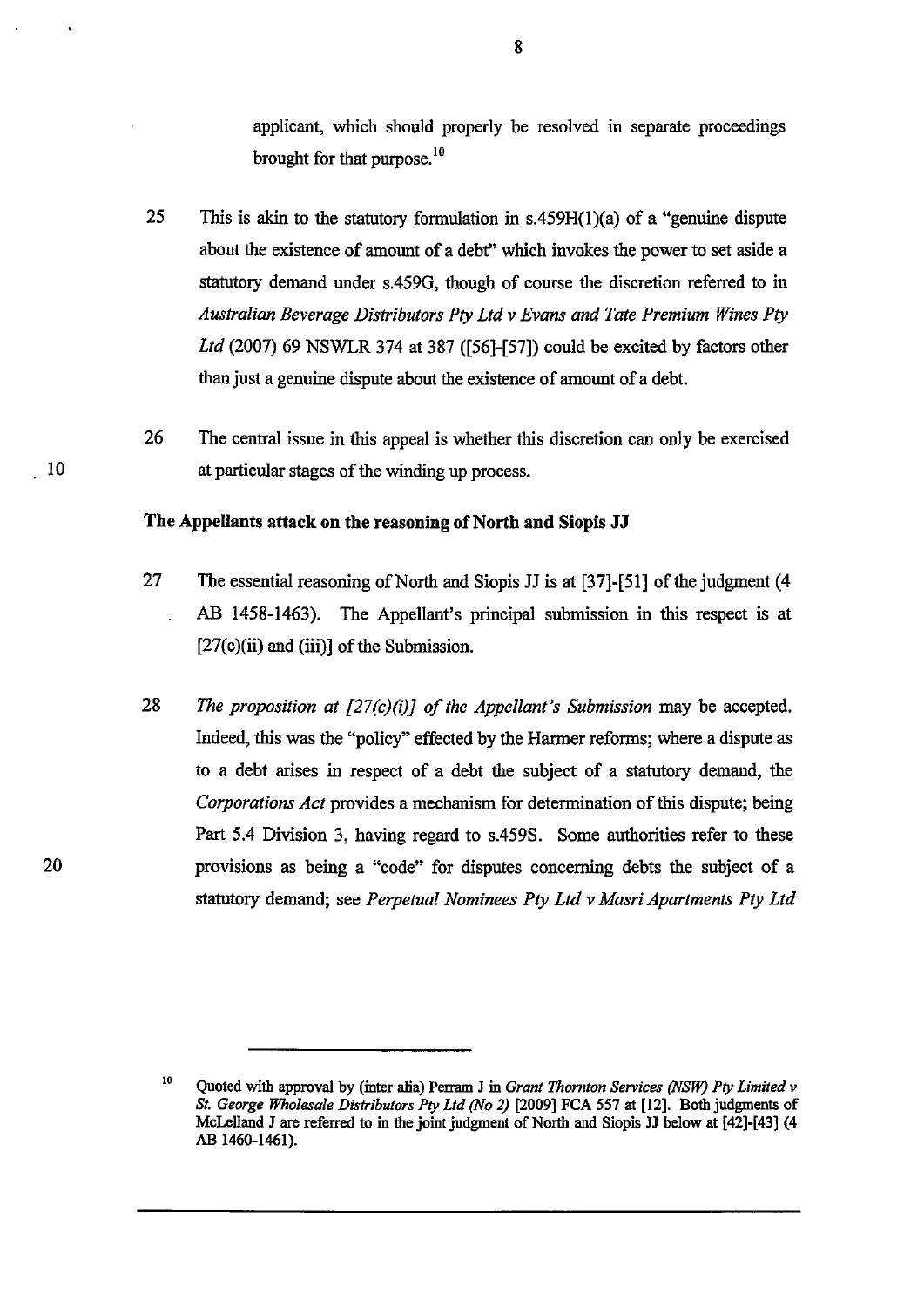(2004) 49 ACSR 719; [2004] NSWSC 551 at [11 **]-[12],** but even in this respect, Austin J in *Masri Apartments* determined<sup>11</sup> that:

"... there is a broad general principle that a winding up order will not, as a matter of discretion, been made on a debt which is bona fide disputed, provided that the dispute is based on some substantial ground: A Keay, *McPherson's Law of Company Liquidation* (4th edition, 1999), citing *Mann v Goldstein* [1968] 1 WLR 1091."<sup>12</sup>

29 As explained by Spigelman CJ (Handley and Giles JJA concurring) in *Switz Pty Ltd* v *Glowbind Pty Ltd* (2000) 48 NSWLR 661 at 676 ([64]-[65]); [2000] NSWCA 37, the relevant "policy" of the Hanner reforms encapsulated in Part 5.4 of the *Corporations Act* comprises Division 3 of the Part 5.4; to have disputes as to debts that were the subject of a statutory demand (which account for the vast bulk of winding up applications) determined at a preliminary stage (or an "early time"<sup>13</sup>) and not at the final hearing of the winding up application<sup>14</sup>.

*30 The proposition at [27(c)(ii)] of the Appellant's Submission* is not the subject of citation, but accepts, as formulated, the proposition that where an applicant for winding up who has standing<sup>15</sup> relies upon a presumption of insolvency<sup>16</sup> the

12 In this respect it is also notable that Beazley JA (Hodgson and Santow JJA concurring) in *Australian Beverage Distributors Ply Ltd* v *Evans and Tate Premium Wines Ply Ltd* (2007) 69 NSWLR 374 at 387 ([55]-[57]), when accepting that the discretion to stay a winding up application persisted, agreed with the statement of the principle of Brownie J in *Pacific Communications Rentals Ply Ltd* v *Walker* (1993) 12 ACSR 287 which was a statement of principle expressed in the context of a stay where a statutory demand had expired.

<sup>11</sup>  *Perpetual Nominees Ply Ltd* v *Masri Apartments Ply Ltd* (2004) 49 ACSR 719; [2004) NSWSC 551 at [56).

<sup>13</sup>  *Switz Ply Ltdv Glawbind Ply Ltd* (2000) 48 NSWLR 661 at 676 ([65)).

<sup>14</sup>  See also *State Bank of New South Wales* v *Tela Pty Ltd (No.* 2) (2002) 188 ALR 702 at 711 ([11)); [2002) NSWSC 20; *Radiancy (Sales) Pty Limited* v *Bimat Pty Limited* (2007) 25 ACLC 1216; [2007) NSWSC 962 at [70)-[77).

IS As ASIC does here by reason of s.459P(I)(f).

<sup>16</sup>  As ASIC does here; s.459C(2)(c).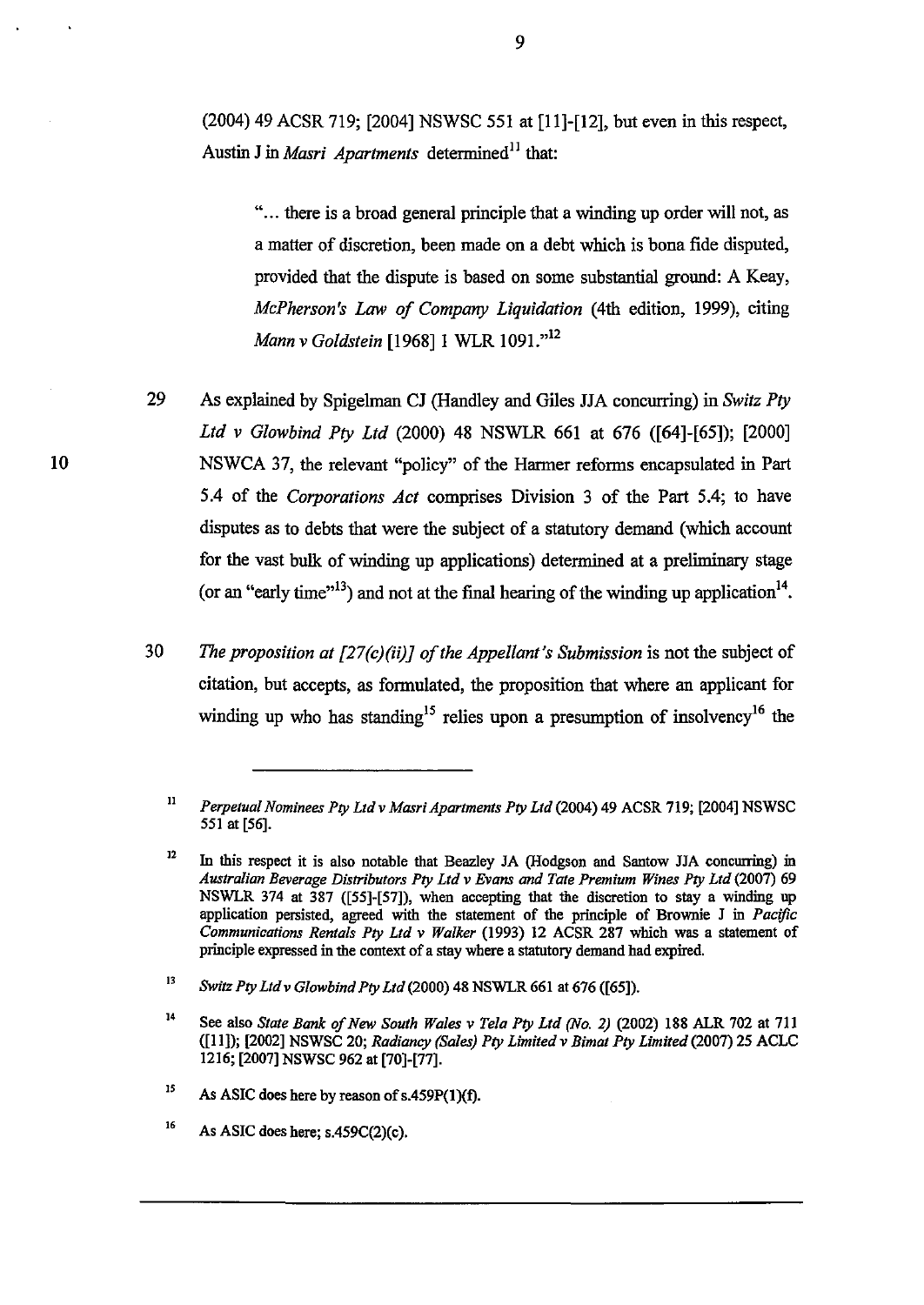court has a discretion to decide or not to decide a disputed debt. There is no reason to suppose that this discretion is not of the genus referred to in *Australian Beverage Distributors Pty Ltd* v *Evans and Tate Premium Wines Pty Ltd (2007)*  69 NSWLR 374 at 387 ([56]-[57]). Further, there is no reason to suppose that this discretion could not be exercised at the stage of the applicant seeking leave under s.459P(2) and (3). Further, there is no reason to suppose that this discretion could not be exercised at the stage of an order being sought under s.459A and s.467(1), in exercise of any of the powers under s.467(1)(a)-(c).

- 31 Though opaque at [27(c)(ii)], [28] and [33] of the Appellant's Submission, there is no reason to conclude that, if a debt dispute arises in a winding up application where insolvency is presumed, the court has no discretion to stay (or adjourn) the winding up and must proceed to require the company to prove at that point that the debt does not exist. The Appellant, in the words in parenthesis at  $[27(c)(ii)]$  of its Submission, accepts that there may be circumstances in which the winding up application would be stayed in this circumstance. The example given above at [19] illustrates. With respect it is difficult to accept that the cases demonstrate (as submitted in parenthesis in the Appellant's Submission at  $[27(c)(ii)]$ ) that the "usual course" is that a court would exercise its discretion to determine a disputed debt. Though un-stated in the Appellant's Submission at  $[27(c)(ii)]$  there is no reason to doubt that, even where insolvency is presumed, the discretion to stay by reason of a disputed debt could be exercised where the debt is relevant to solvency and the effect of the exercise of discretion to not determine the disputed debt is that no winding up order is made, even though (in one sense) the presumption of insolvency has not been rebutted.
- 32 ·If *the proposition advanced at [27(;;i)J of the Appellant's Submission* is that although there is a discretion to stay or dismiss a winding up order on the basis of a disputed debt, such a discretion only exists if the disputed debt goes to the question of whether the applicant is a creditor (for the purpose of standing), such a proposition is wrong. Certain of the cases cited in [27(iii)] of the Appellant's Submission dealt with a disputed debt in this context, but none **limit** the discretion in these terms or to this circumstance. With respect, the observation

20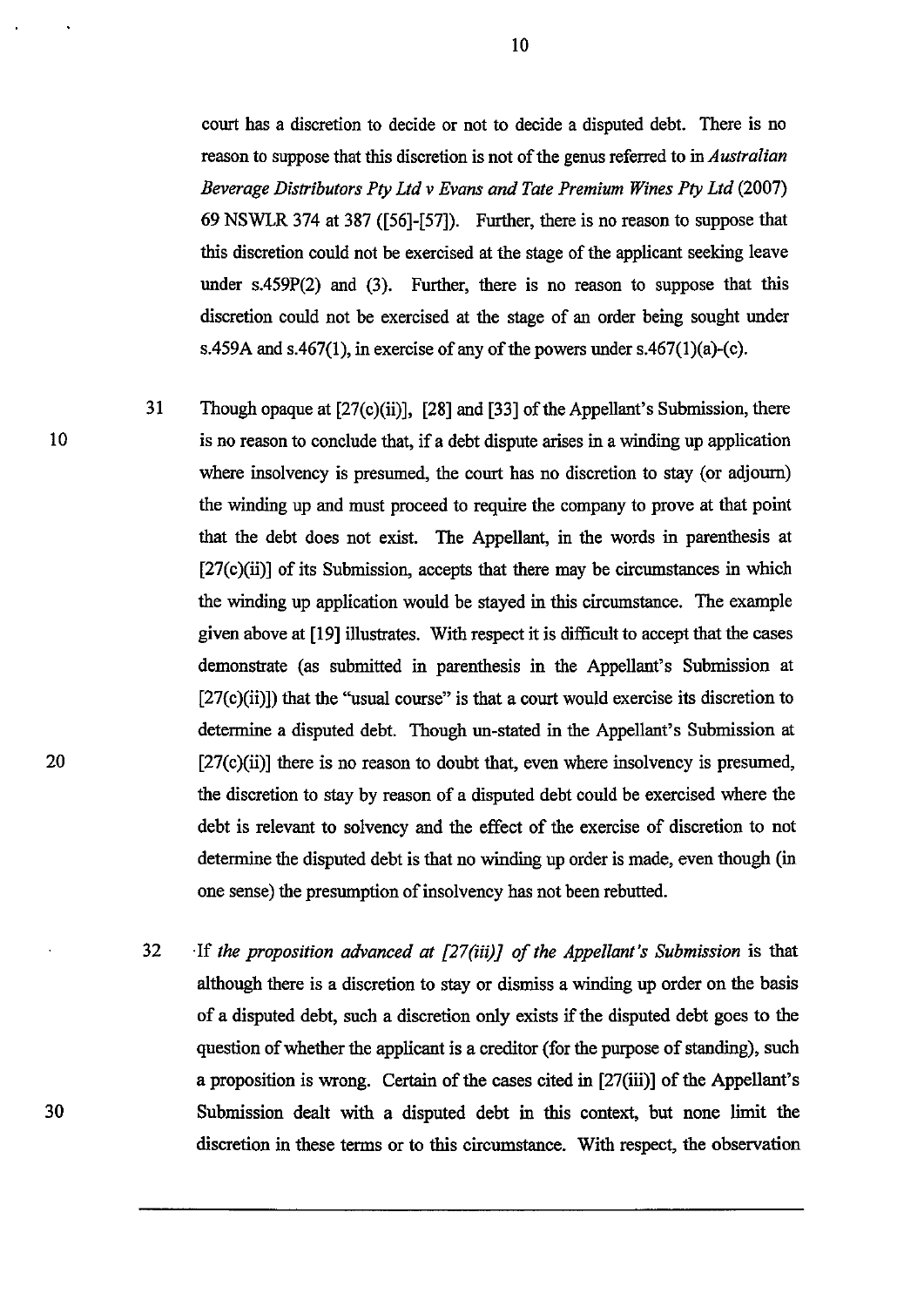of White J in *Radiancy (Sales) Pty Limited* v *Bimat Pty Limited* [2007] NSWSC 962 at [75] is correct; that the only modification to the principles as to a discretion to order a stay effected by the Harmer reforms was in respect to the statutory demand procedures. In this respect, as explained in *Switz Pty Ltd* v *Glowbind Pty Ltd<sup>17</sup>*, this modification reflected a "policy" of encouraging disputes as to debts the subject of a statutory demand being determined before the final hearing of the winding up application, in accordance with Division 3 of Part 5.4. Nowhere in the reasoning of Perram J in *Grant Thornton Services (NSW) Pty Limited* v *St. George Wholesale Distributors Pty Ltd (No* 2) [2009] FCA 557 or of Beazley JA in *Australian Beverage Distributors Pty Ltd* v *Evans and Tate Premium Wines Pty Ltd* (2007) 69 NSWLR 374 is there any suggestion that the discretion there being exercised or considered was limited to a debt dispute relevant to the applicants standing or status.

- 33 On this understanding, this appeal concerns simply the exercise by the trialjudge of an undoubted discretion, in the exercise of which the Fnll Court determined that the trial judge erred and which the majority of the Full Court re-exercised. The Respondent does not contend that the trial judge did not have a discretion to exercise.
- 34 On this understanding, the Appellant's Submissions at [28]-[40] are simply contentions as to matters going to an undoubted discretion.
- 35 There is no challenge in this appeal to the test in *House* v *The King* (1936) 55 CLR 499 at 505.

## **THE FIRST GROUND OF APPEAL<sup>18</sup>**

36 It is erroneous to contend that the reasons of North and Siopis JJ proceed from a proposition that "Part 5.4 of the *Corporations Act* manifests a legislative policy

<sup>17</sup>*Switz Pty Lld* v *Glowbind Pty Lld* (2000) 48 NSWLR 661 at 676 ([64]-[65]).

<sup>18</sup> Paragraph 2 of the Notice of Appeal (4 AB 1500).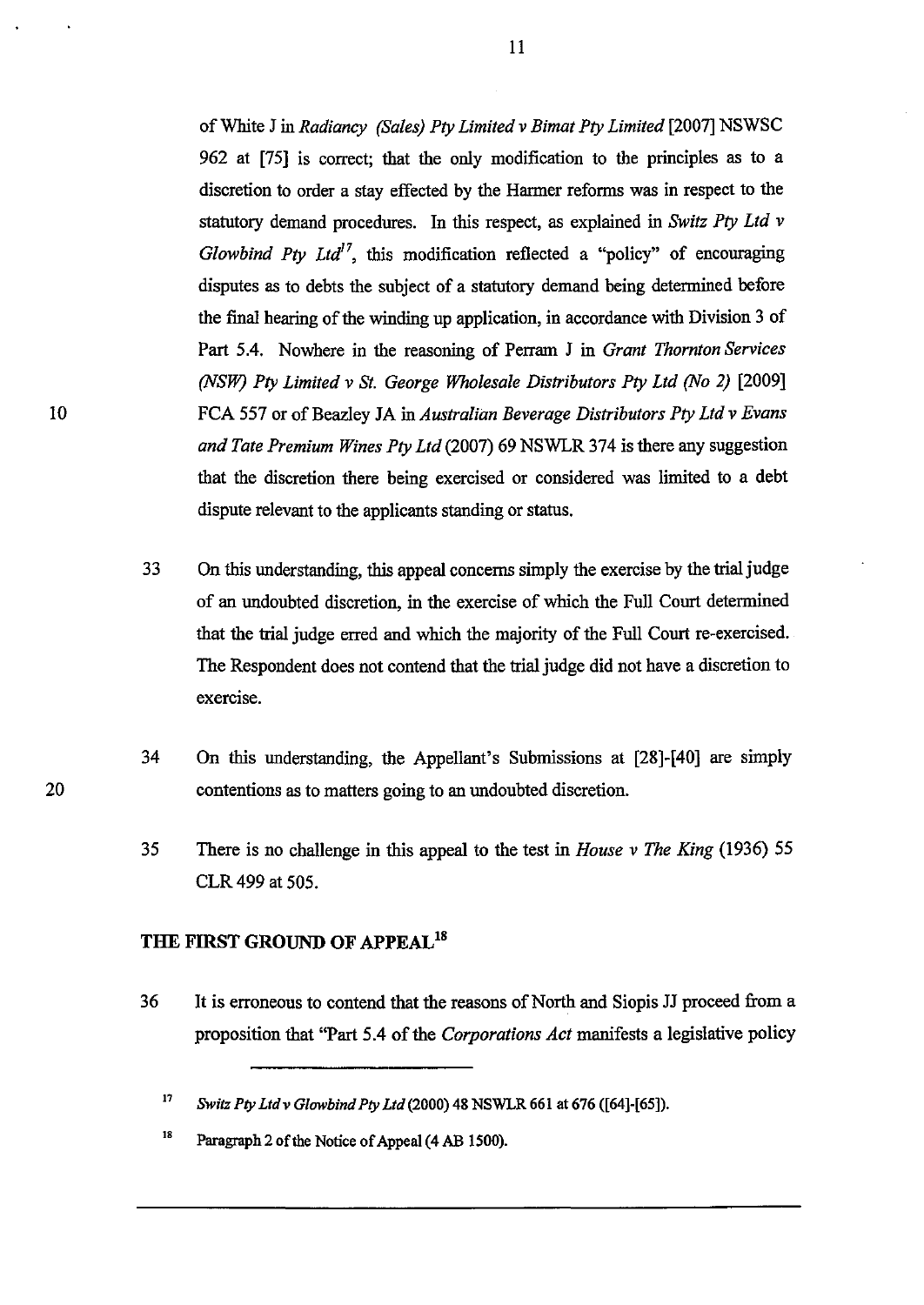that a disputed debt should be resolved outside the winding up process". Although  $[59]$  of their Honours' judgment<sup>19</sup> might be thought to be somewhat jejune, the paragraph is to be understood having regard to the consideration of principle at  $[37]$ - $[58]^{20}$  and the consideration by their Honours of the relevant discretionary factors commencing at  $[60]^{21}$ . It is likely that the proposition at [59] was intended by their Honours to be no more than a re-statement of the accepted proposition, stated in cases such as *Perpetual Nominees Pty Ltd*  v *Masri Apartments Pty Ltd* (2004) 49 ACSR 719 at 731 ([56]) cited above<sup>22</sup>. No doubt, the proposition at [59], in its qualification to debt disputes "as being demonstrative of insolvency", sought to exclude from the stated proposition the observation in cases such *Switz Pty Ltd* v *Glowbind Pty Ltd* (2000) 48 NSWLR 661 at 676 ([64]-[65]), to the effect that the Harmer refonns sought to have disputes as to debts the subject of a statutory demand detennined within the winding up process. This understanding of [59] of the joint judgment is more likely than that expressed in the Appellant's Submission at [32].

- 37 In any event, it is evident from the reasoning of North and Siopis JJ commencing at  $[60]^{23}$ , when considering the relevant discretionary factors, that their Honours did not reason from a presumption that "Part 5.4 of the *Corporations Act*  manifests a legislative policy that a disputed debt should be resolved outside the winding up process".
- 38 Further to this, there is no foundation for the proposition expressed in the Ground that their Honours proceeded on a basis that the principle stated in

<sup>19</sup>  4AB 1465.

<sup>20</sup>  4 AB 1458-1465.

<sup>21</sup>  4AB 1465.

<sup>22</sup>  "... there is a broad general principle that a winding up order will not, as a matter of discretion, been made on a debt which is bona fide disputed, provided that the dispute is based on some substantial ground: A Keay, *McPherson's Law of Company Liquidation* (4th edition, 1999), *citiugMann v Goldstein* [1968]1 WLR 1091."

<sup>23</sup>  4 AB 1465.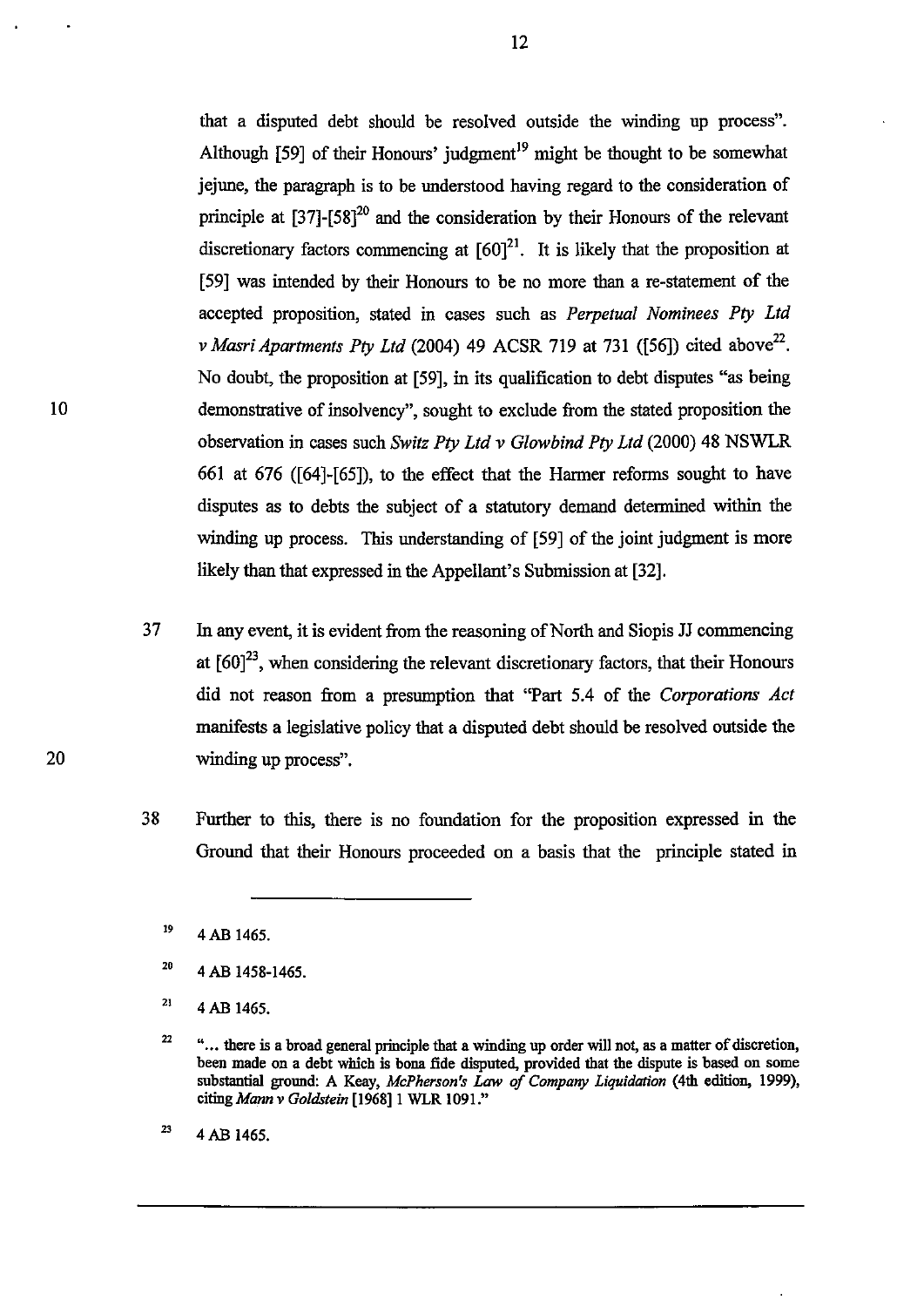*Ocean City Ltd* v *Southern Oceanic Hotels Pty Ltd* (1993) 10 ACSR 483 at 486- 487 had been "modified" in any respect. It emerges from [51]-[54] of their Honours judgment<sup>24</sup> that their Honours' in fact applied *Ocean City Ltd v Southern Oceanic Hotels Pty Ltd* with the (correct) observation that the principle was stated in the circumstance of *Ocean City Ltd* v *Southern Oceanic Hotels Pty*  Ltd where both parties to the disputed debt were parties to the winding up application.

## THE SECOND GROUND OF APPEAL<sup>25</sup>

- 39 The contended relevant considerations ignored by North and Siopis JJ are not stated in the Ground or separately addressed in the Appellant's Submission.
- 40 In any event, as regards the exercise of discretion by North and Siopis JJ, their Honour's consideration of relevant factual matters was (with respect) entirely correct. Further, if error has been shown, the matter ought to be remitted to the Full Court for the discretion to be re-exercised according to law.
- 41 The debt dispute involved a dispute as to the "Kingdream transfer" and the "\$2 million run-around<sup>326</sup>. As regards the "Kingdream transfer", evidence was given by Mr. Nairn to the effect summarised by the trial judge at [40] of the judgment<sup>27</sup>, with the finding at  $[51]^{28}$ . Mr. Nairn, who was responsible for the reversal of the relevant entries in the books of account of the relevant entities, gave clear evidence to the effect that, prior to correction by him, the accounts of entities within the Westpoint group recorded a liability of Lanepoint of \$2 million which was properly a liability of another company in the Westpoint

<sup>24</sup>  4 AB 1463-1464.

<sup>25</sup>  Paragraph 3 of the Notice of Appeal (4 AB 1501).

<sup>26</sup>  Nomenclature used by the trial judge seemingly without regard to the pre-supposing connotation.

<sup>27</sup>  4 AB 1417-1418.

<sup>28</sup> 4AB 1420.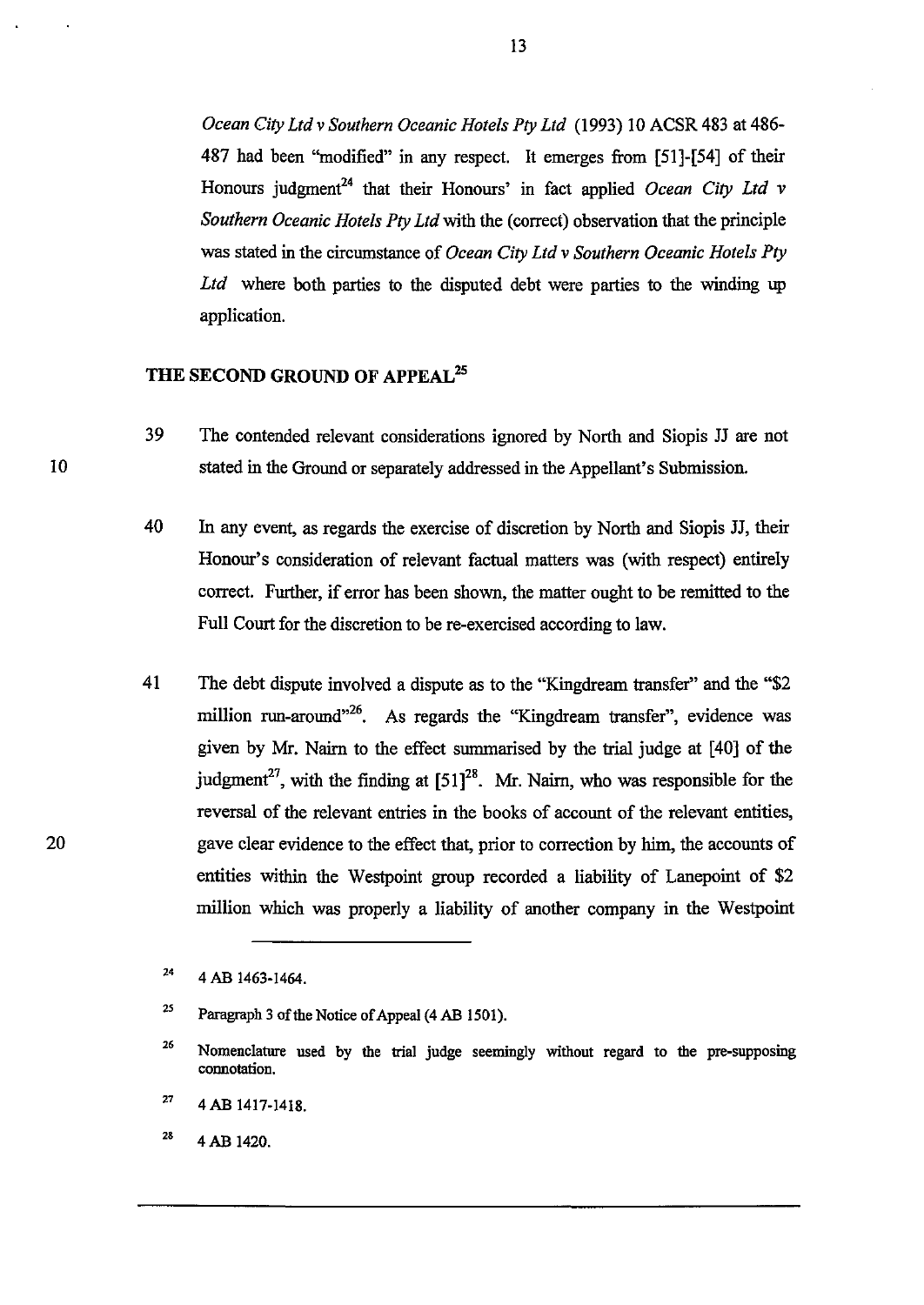group, Kingdream Pty Ltd. Mr. Nairn's evidence in this respect is (relevantly) at 1 AB 116, 117, 124 (lines 1-5), 125 (lines 1-26), 130 (lines 10-40), 131 (line 15) - 132 (line 35). No challenge was made to the credit of Mr. Nairn. It was never put to Mr. Nairn or contended that had a personal interest in the transaction or that he was directed by anyone else to make the corrections. It was never put to him that his evidence was false, or incorrect in any respect. It was never put to him that he was party to a fraud. In particular, it was never out to him that the "Kingdream transfer" was "improper" or "ineffective" as the trial judge found<sup>29</sup>. It was never put to him that he did not undertake an investigation into what he described as, and found to be, incorrectly recorded draw downs. His description of the competence of Messrs. Francis and Fairman was not challenged. He stated (and it was not challenged) that he was a chartered accountant<sup>30</sup>; that he had been an audit partner of Pricewaterhouse for 15 years and had worked for them for a total of 31 years<sup>31</sup>. He was never challenged as to his capacity to undertake a review of accounts to correct incorrectly recorded liabilities. He was a director at material times of Westpoint Management Pty Ltd, which was the manager of the creditor  $W1F^{32}$ . It was never put to him that in correcting the recorded draw downs he breached fiduciary duties that he owed to Westpoint Management Pty Ltd. He stated (and it was not challenged) that there were relevant documents, which corroborated his evidence, that were no longer in his possession but were held by  $ASIC^{33}$ . It would appear that these documents were not produced by ASIC.

42 There was no basis whatsoever for the trial judge to reject Mr. Nairn's clear evidence in respect of the "Kingdream transfer", let alone to conclude that this evidence did not comprise a sufficient basis as to why the dispute as to the debt

33 1 AB 117 (lines 15-20). 14

<sup>29</sup>  [70] of the judgment; 4 AB 1423.

<sup>30</sup>  1 AB 116 (line 2).

<sup>31</sup>  1 AB 116 (line 3).

<sup>32</sup>  1 AB 116 (line 16).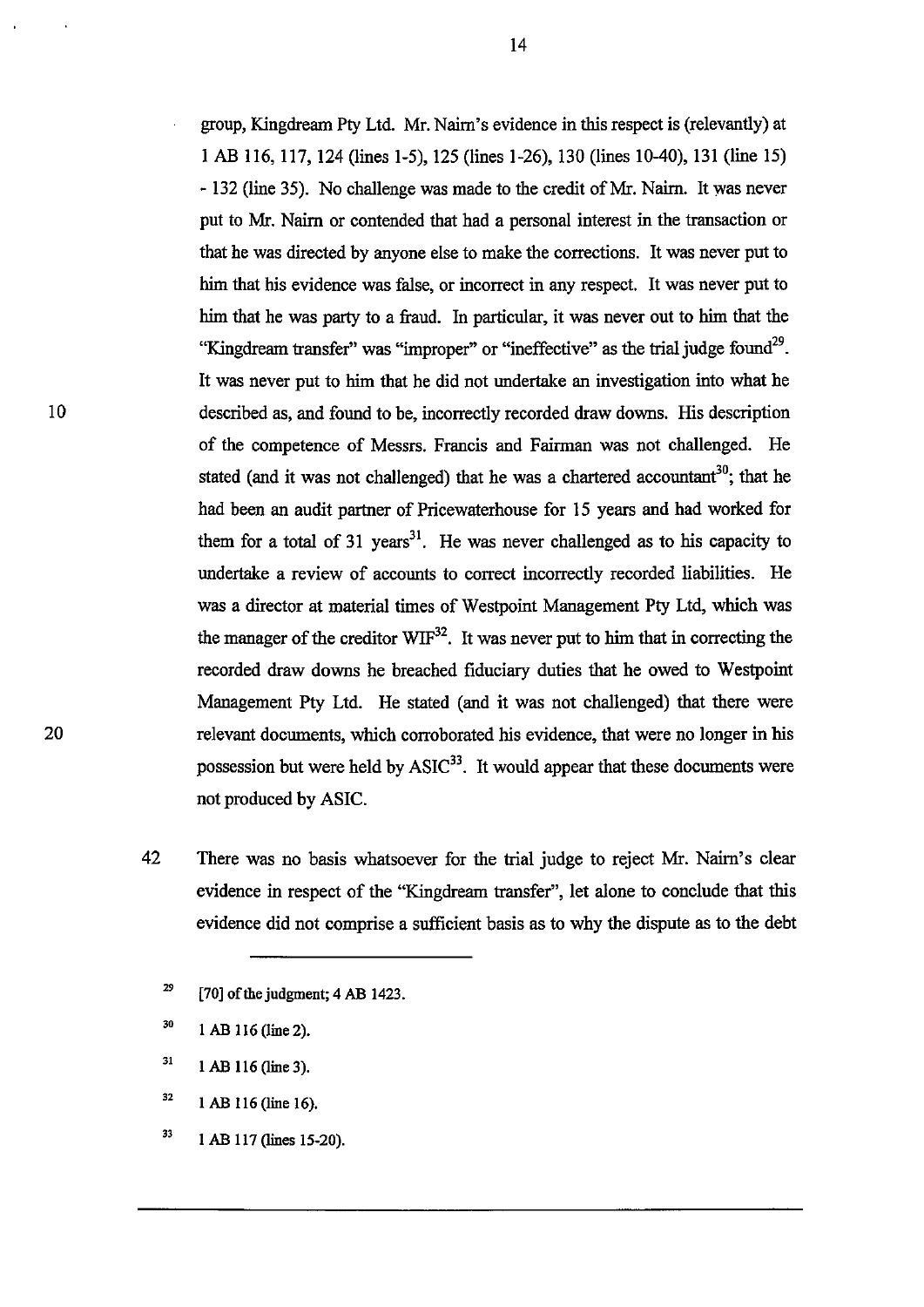emerging from the "Kingdream transfer" ought not appropriately be dealt with in proceedings inter partes. In this respect, and further to the reasoning of North and Siopis JJ commencing at  $[63]$  of their Honours' judgment<sup>34</sup>, the observation at  $[40]$  of the trial judge's judgment<sup>35</sup> referring to the fact that neither Mr. Francis nor Mr. Fairman were called disclosed obvious error. It is unclear whether this observation was akin to a *Jones* v *Dunkel* inference and its vagary illustrates the inaptness of the winding up process to deal with complex factual disputes such as that in respect to the "Kingdream transfer". In respect of observation at  $[40]$  of the trial judge's judgment<sup>36</sup> it can rhetorically be asked; why were Messrs. Francis and Mr. Fairman not called by ASIC in light of the allegations that were made by ASIC?

- 43 The use by the trial judge of imprecise terms such "improper" and "ineffective" in describing the "Kingdream transfer"<sup>37</sup> ought not obscure that his Honour was making findings of participation in an obvious fraud by, inter alia, Mr. Nairn. In this respect, if all other considerations are put to one side, North and Siopis JJ were (with respect) entirely correct to conclude that the hearing before Gilmour J lacked basic elements of procedural fairness<sup>38</sup> in allowing serious misconduct or fraud to be alleged without notice and without being "distinctly alleged and as distinctly proved $^{339}$ .
- 44 As regards the "\$2 million run-around", when the alleged change in the financial records was put to Mr. Carey, he was definite in his response of having no knowledge or little recollection of those entries<sup>40</sup> having only had an explanation

34 4 AB 1465.

- 3S 4 AB 1417-1418.
- 36 4 AB 1417-1418.
- 37 [70] of the judgment; 4 AB 1423.
- 38 4 AB 1466-1467 ([68]).
- 39 *Ami/age* v *Nurse* [1998] Ch 241 at 256-257 per Millet LJ.
- 40 4 AB 98 (lines 31-38, 40-41), 4 AB 99 (lines 30-34, 36-41, 45-48), 4 AB 100-101.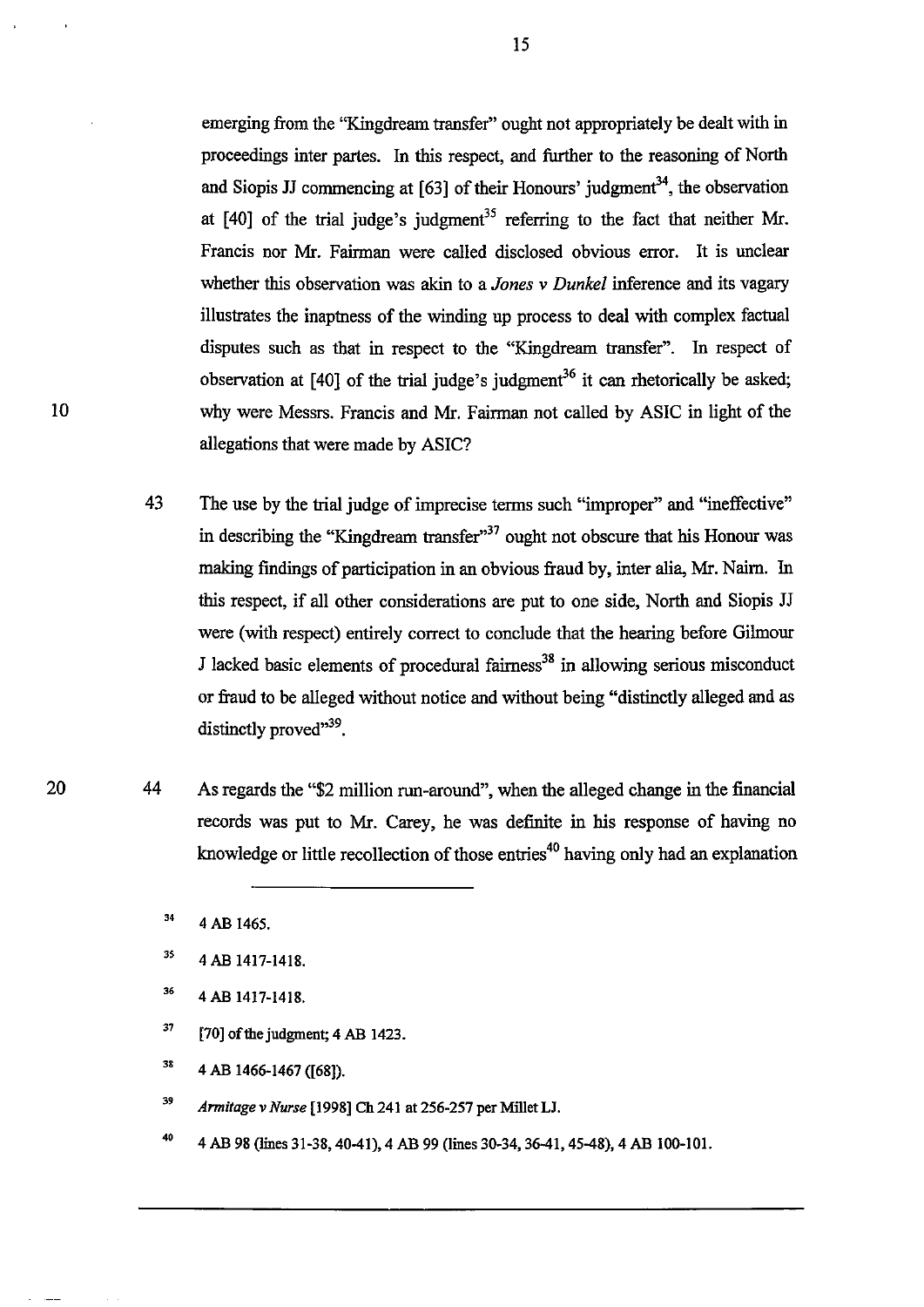from Mr. Nairn.<sup>41</sup> What was put to Mr Nairn in cross-examination about the Goldtag loan was not an allegation of wrongdoing.<sup>42</sup> Mr. Nairn gave evidence that he could not recall telling Mr. Carey about the loan entries, but certainly told Mr. Rundle<sup>43</sup> (who was not called to give evidence). Mr. Nairn also gave evidence that an accounting document had a handwritten notation<sup>44</sup> of "\$2 million run-around" by Mr. Ellis (who was not called to give evidence). It was not put to Mr. Nairn that he had participated in a sham transaction to deny Westpoint Management the ability to recover the funds. Again, Gilmour J made an express finding, of a seemingly final nature, that the \$2 million run-around was an "improper transaction" and "ineffective".<sup>45</sup> Again, these were findings of participation in an obvious fraud by Mr. Nairn and Mr. Carey, in which Mr. EIlis and Mr. Rundle were involved.

45 Against this, an explanation for the transaction was advanced by Mr. Carey gave evidence that the Goldtag project (the Cinema City property) was not as advanced as the Respondent's Rivervale project.<sup>46</sup> With the approval of the liquidator for Westpoint Management, these loans were made to allow the Respondent to complete its project. Mr. Carey gave evidence that the liquidator for Westpoint Management was content to allow the transfer of the loan to Goldtag.<sup>47</sup> The propriety of these transactions was not challenged in crossexamination of Mr. Carey. The liquidator of Westpoint Management was not

- 42 4 AB 126-128.
- 43 4 AB 131 (lines 10-30).
- 44 4 AB 133 (lines 20-30).
- $45$  4 AB 1423 ([69]).
- 46 4 AB 101 (lines 19-45).
- 47 4 AB 101 (lines 19-45).

16

<sup>41 4</sup> AB 100 (line 29).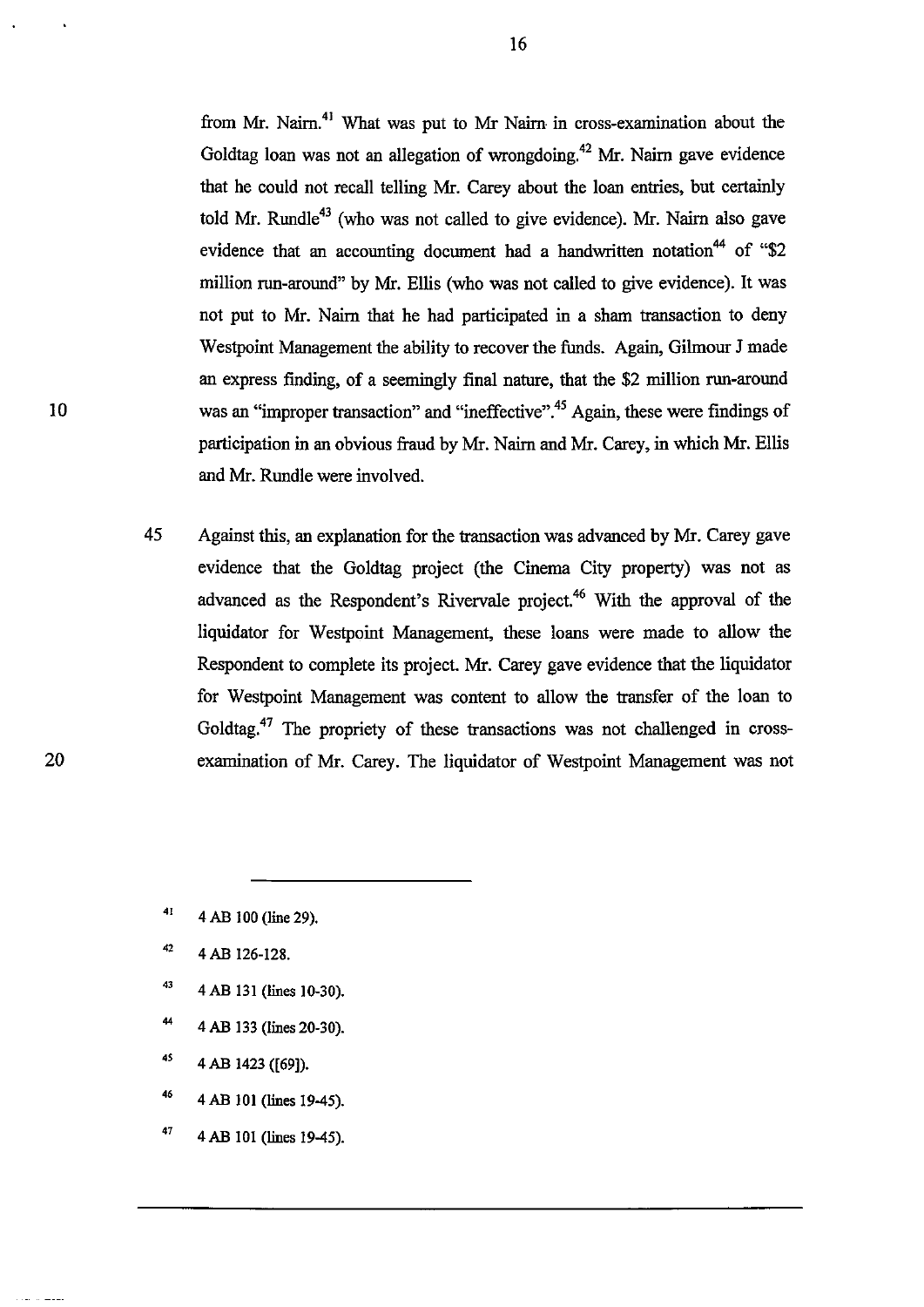called to give evidence by ASIC. This evidence was not addressed by Gilmour J in his judgment.<sup>48</sup>

46 Having made detenninations about the "Kingdream transfer" and "\$2 million run-around", Gilmour J proceeded to analyse the transactions in another manner under the *Corporations Act 2001* (Cth).<sup>49</sup> In respect of this reasoning, there were a number of what North and Siopis JJ called "... statutory, procedural or evidentiary obstacles which would preclude the court from being able to determine the dispute in question.<sup> $,50$ </sup> First, s.588FF requires an application of the company's liquidators. North and Siopis JJ were (with respect) correct to that s.588FF could not be invoked.<sup>51</sup> Second, s.588FF requires that affected third parties be entitled to be heard when the court determines the validity of transactions.<sup>52</sup> As has been indicated, above, there would be a number of proper parties to detennination of these disputed debts or transactions. Third, the insolvency of the company can be challenged under s.588FF. Other entities or officers or directors of the Respondent or those other entities may deny the insolvency of the Respondent and desire to be heard on that question, to which they are entitled.<sup>53</sup>

## **THE FOURTH GROUND OF APPEAL<sup>54</sup>**

47 The Appellant's submission in this respect at [35]-[37] of the Submission proceeds on a misunderstanding of the reasoning of North and Siopis JJ at [52]

- 49 4 AB 1423-1426.
- '0 4 AB 1464 ([55]).
- $51$ 4 AB 1467 ([70]).
- 52 *Dean-Willcocks v Commissioner o/Taxation (No* 2) (2004) 49 ACSR 325; [2004] NSWSe 286 at [30]-[32] per Austin J.
- 53 *Sims v Deputy Commissioner of Taxation* (2007) 69 ATR 186; [2007] NSWSC 998 at [117] per Hammerschlag J.
- 54 Paragraph 5 of the Notice of Appeal (4 AB 1501).

<sup>48</sup> Cf: 4 AB 1421-1423.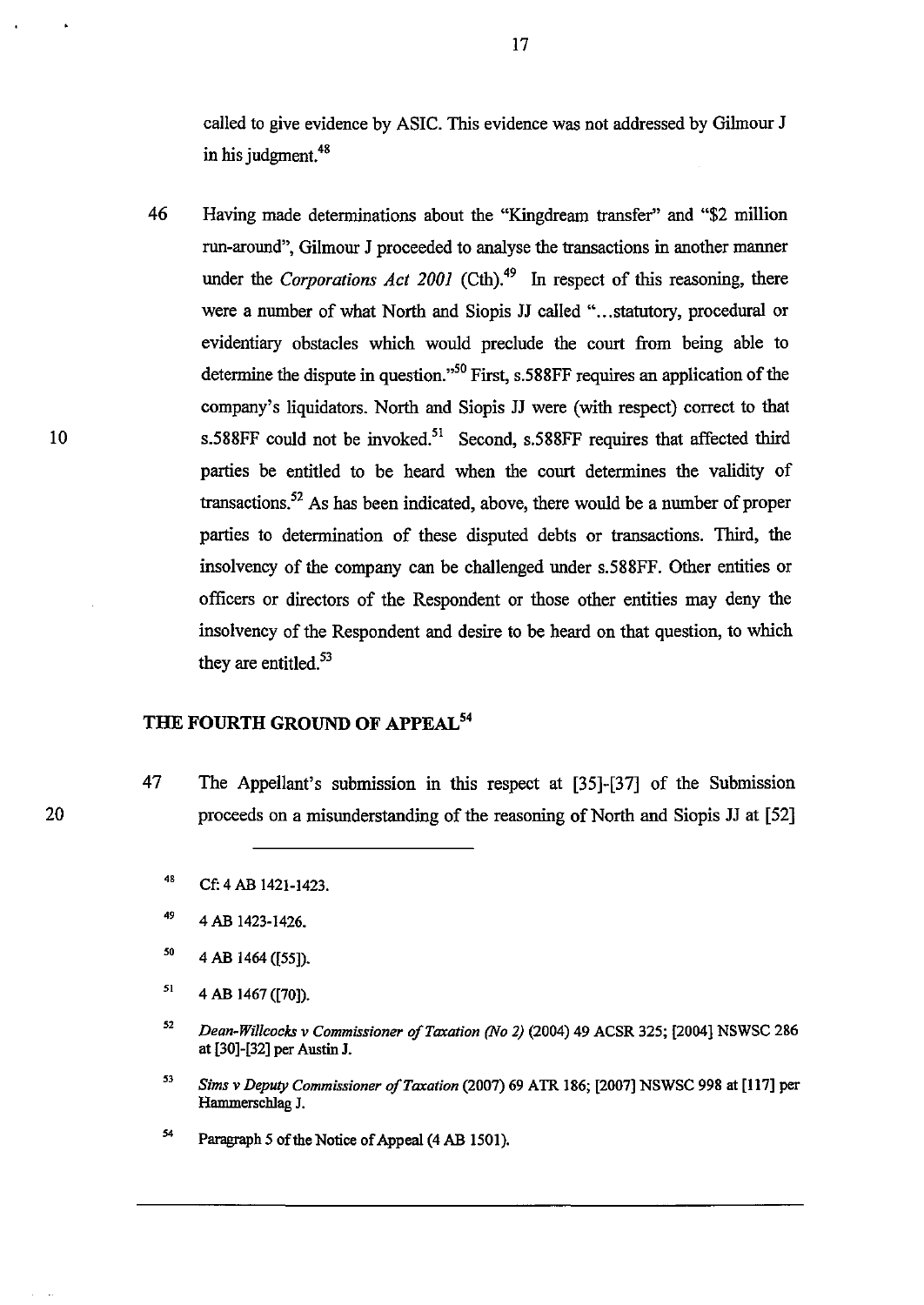and  $[65]$ <sup>55</sup>. Their Honour's proposition there expressed relates to the effect of the winding up order upon other parties interests. This is a broader notion than a res judicata. It is undisputable that a winding up of the Respondent would affect the interests of ( say) Westpoint Management. To illustrate, at the time that ASIC brought the winding up application Westpoint Management was in liquidation<sup>56</sup>. The liquidator of Westpoint Management had not made demand for the amount contended by ASIC to be owing to it by the Respondent and no explanation was given as to why. It could be that the liquidator of Westpoint Management would have preferred that, rather than be put into liquidation, the Respondent be perruitted to trade and that Westpoint Management's claim for the total asserted debt remain until a time that the Respondent had the financial capacity to meet the entirety of the asserted debt. In this sense, winding up of the Respondent affected the interests of Westpoint Management. It is likely also that this aspect of the reasoning of North and Siopis JJ reflected the obvious query as to why the entities alleged to have been owed the disputed debts by the Respondent did not seek to recover them.

## [38]-[40] of the Appellant's Submission

48 These submissions relate to [76] of the judgment of North and Siopis  $JJ<sup>57</sup>$ . Their Honour's reasoning in this respect is faultless in drawing a simple analogy between the test provided for in s,459H(I)(a) of the *Corporations Act* of a "genuine dispute about the existence or amount of a debt", which invokes the power to set aside a statutory demand under s.459G, and the substantive formulation of the stay discretion in authorities such as *Australian Beverage Distributors Pty Ltd* v *Evans and Tate Premium Wines Pty Ltd* (2007) 69 NSWLR 374 at 387 ([56]-[57]) to the "circumstances discussed by McGarvie J in *Fortuna Holdings* ... or upon the basis referred to by McLelland J in *Re Jeff* 

*ss*  Respectively 4 AB 1463 and 1466.

*S6*  See 4 AB 1420 [50].

*S7*  4AB 1468.